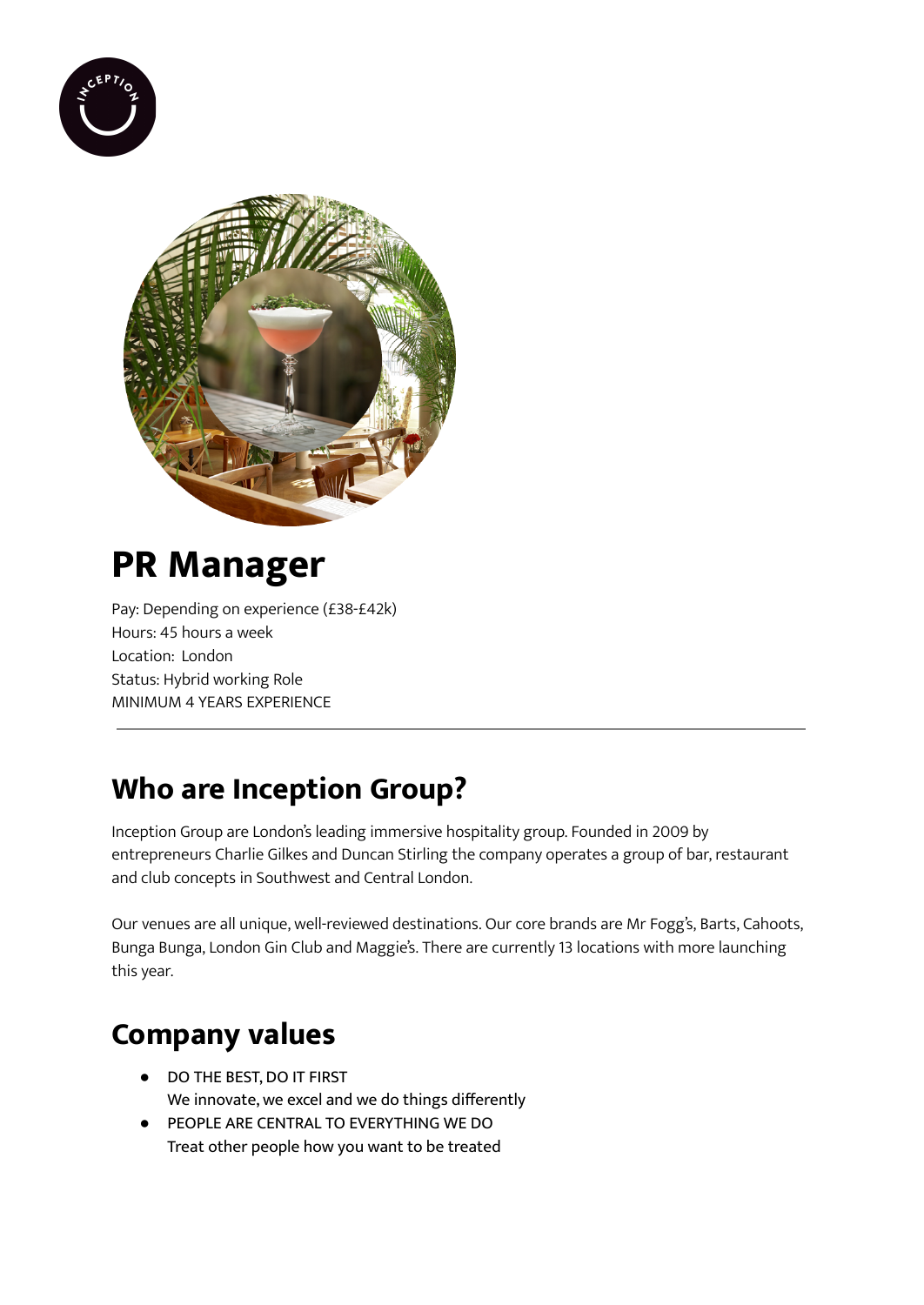**• HOSPITALITY NOT SERVICE** Putting the customer experience first

### **Roles & Responsibilities**

The key responsibilities of the PR Manager will include:

- Day-to-day maintenance of the in-house press office, and reporting to the Head of Digital and Co-Founder with the development and implementation of a programme of proactive PR campaigns across various different brands and venues
- Building and maintaining relationships with target media and influencers (we would expect them to host at least 2 x journalists or influencers in one of our venues every week)
- Hosting regular influencer events and inviting influencers to visit sites in their own time
- Pitching in brand stories to the media to generate high impact coverage across a variety of target media (print, online, broadcast, social media)
- Managing incoming media, influencer and partnership enquiries
- Researching and identifying trends within the hospitality industry
- Coming up with creative ideas to generate media coverage
- Writing and distributing press releases, event invitations and persuasive pitches
- Providing regular reporting and evaluation of coverage across all media channels
- Attending and hosting media events as required
- Ensuring the press office coverage and KPI trackers are up to date and maintained
- Collating and distributing post campaign roundups to key stakeholders
- Ensuring master media and influencer lists remain fully up to date
- Liaising with an outside PR agency to solve problems and come up with solutions
- Working with the marketing team to identify key opportunities by site to support brand awareness
- Supporting with Internal communication requirements
- Keeping online presence of venues up to date

#### **Requirements**

- At least 4 years of public relations experience
- Strong organisational skills, with the ability to prioritise and multi-task
- Knowledge across traditional and influencer PR and contacts within lifestyle and F&B PR to drive results
- A self-starter that doesn't need constant direction
- Experience working across different brands at the same time
- Excellent writing skills and attention to detail
- Comfortable working alongside an outside PR agency to accomplish common goals and manage workload, communication, and output.
- Proactive and eager to learn, with a can-do and confident attitude
- Passionate about food and drink and a keen interest in the London going out scene is desirable